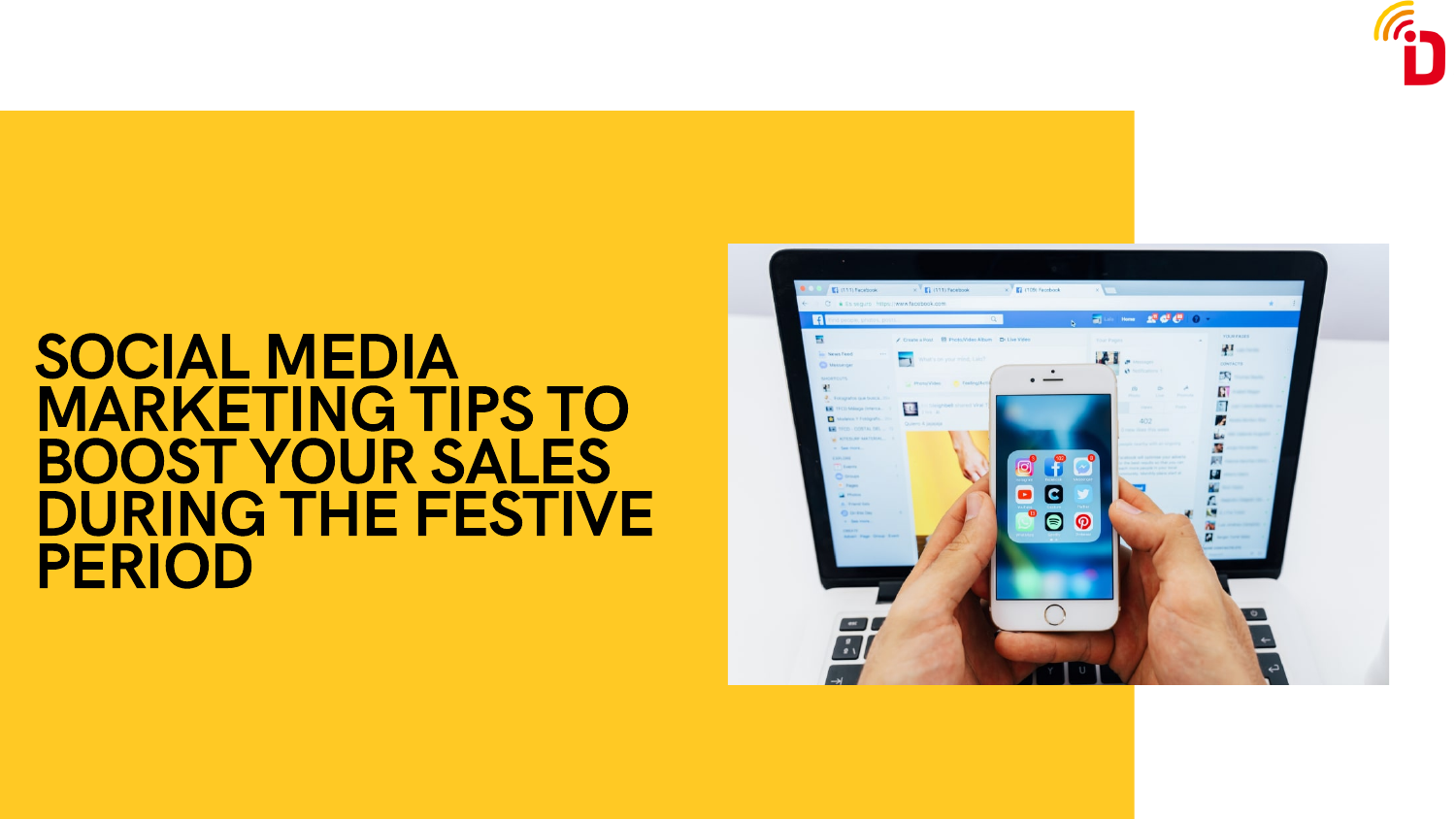# Introduction

There are no limitations on the amount you can advertise or develop your business in the online space. With celebrations, for example, Dussehra and Diwali thumping on the entryways, it is the ideal time and occasion to extend your business through computerized stages and increment your intended interest group reach.

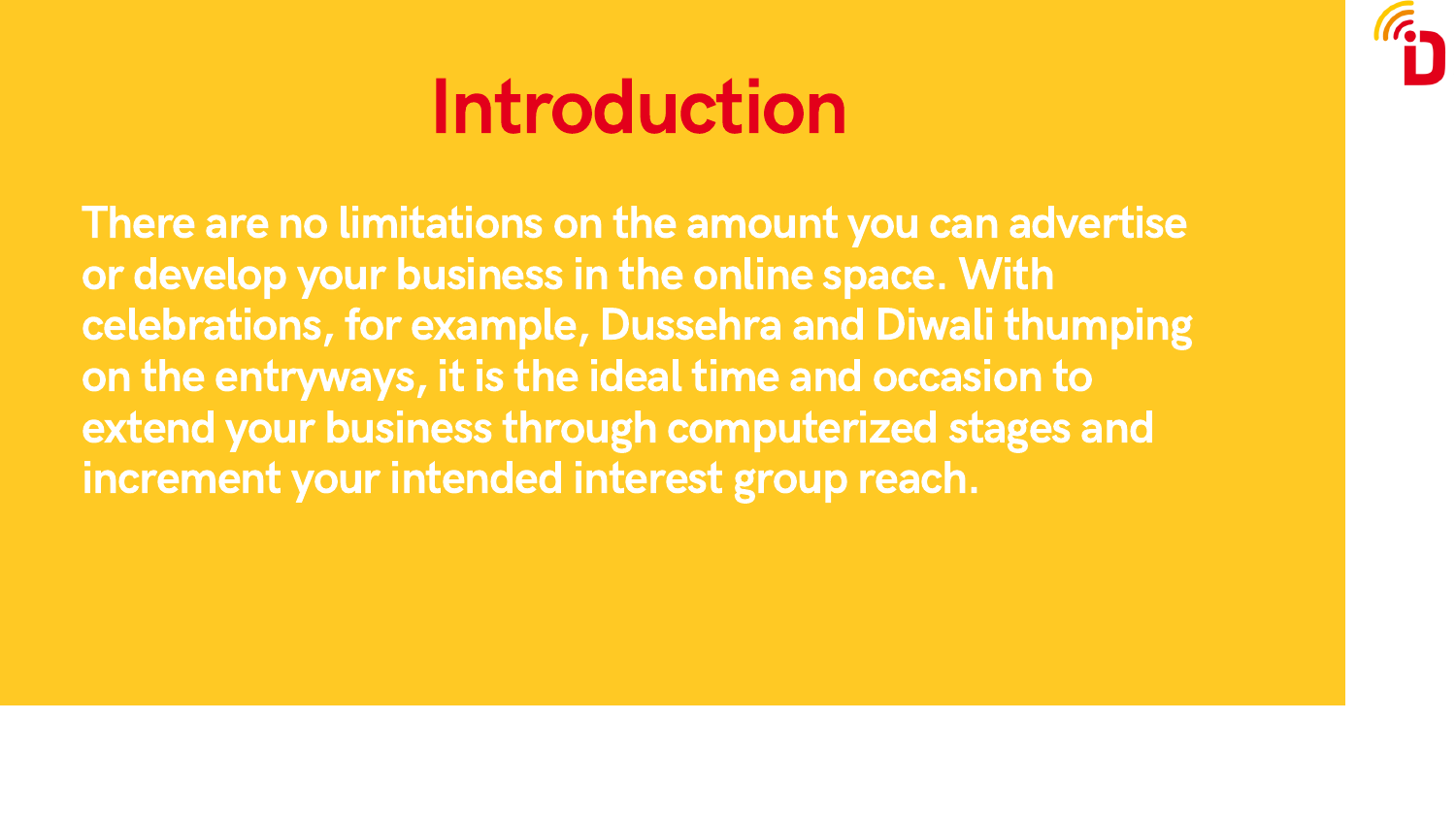These platforms are continually developing and adding new features to support businesses. Consumers hound Instagram, Facebook, Twitter, and Pinterest for gift ideas and bumper deals. With the correct online media procedures and stage, you can support your festive deals and draw in with a wide possible crowd, and spread the festive cheer.



# Social media platforms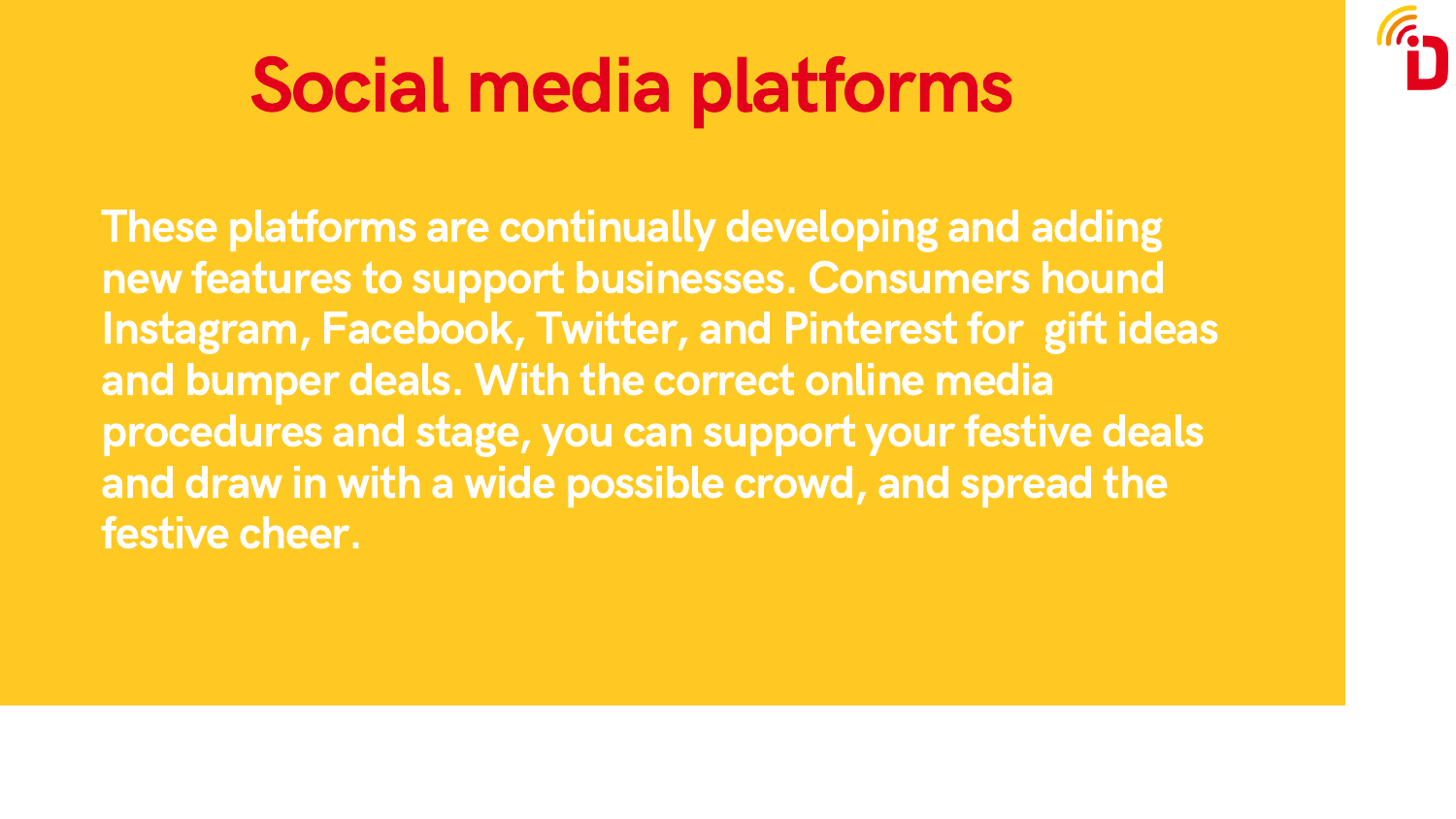Social ICOII Media



# For boosting your sales in festive season

Tips



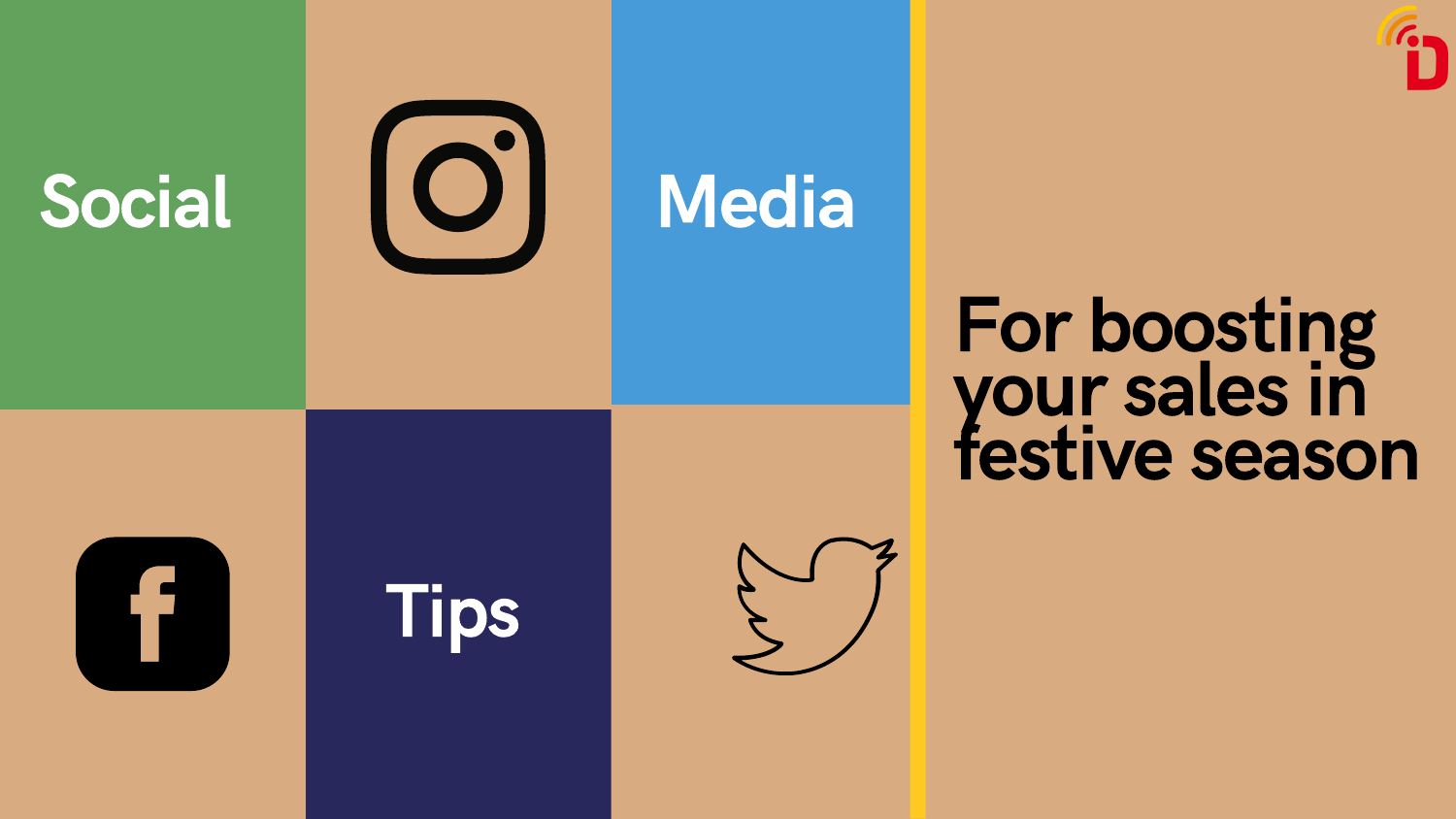# USING FACEBOOK LIVE AND MESSENGER

Helps you stay connected with your existing customers and solve their queries in personalized manner

#### Facebook Messenger

Helps you to showcase your best-selling products to a larger audience

## Catalog Manager

Helps you build custom audience on demographics, interest & behavior and sell products what audience likes

## Facebook Ad Manager

This is another way to reach your audience instantly

## Facebook Live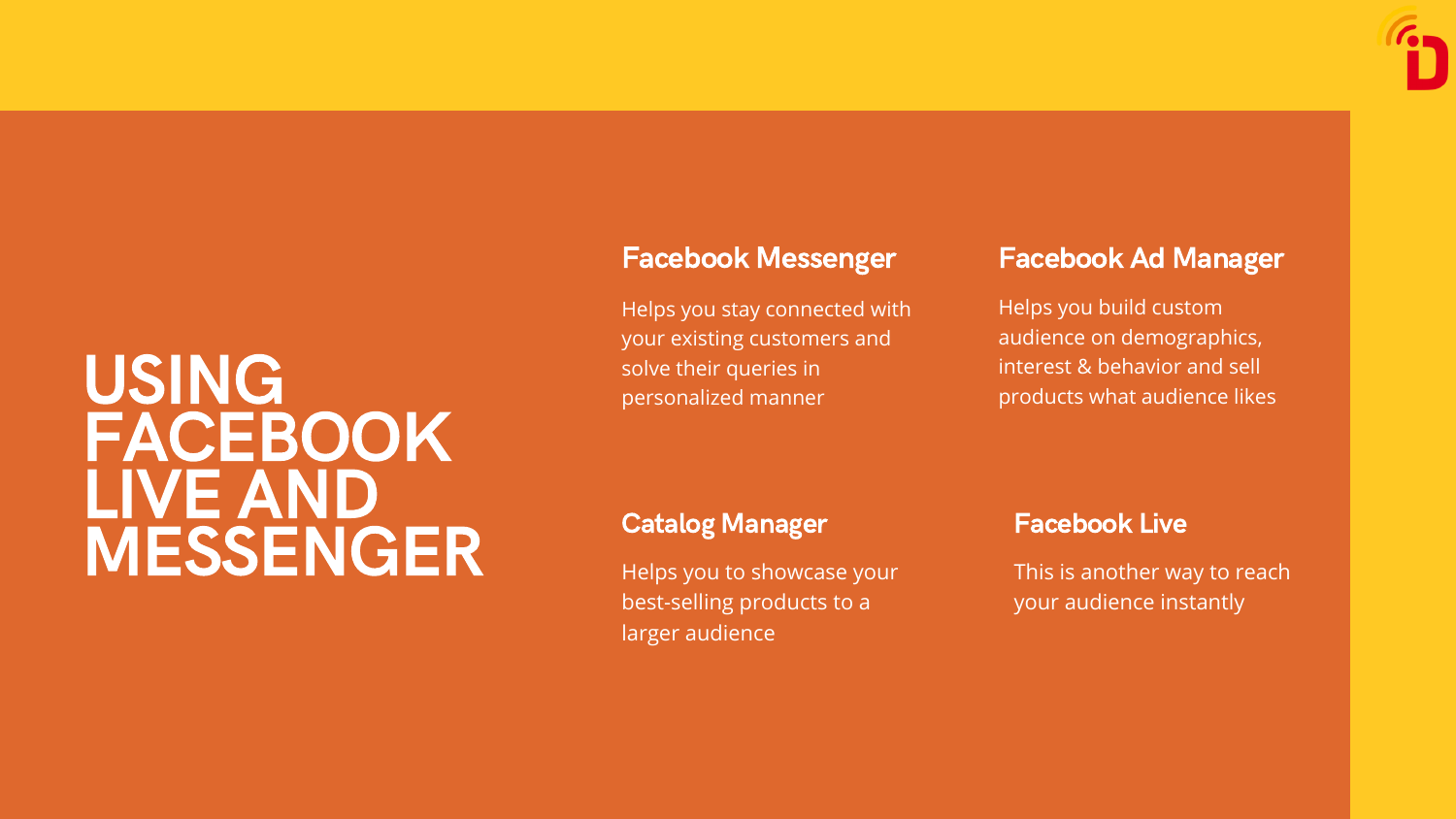# INSTAGRAM STORIES AND IGTV

helps you to showcase your products and services to your audience in unique way with many features like swipe up, product feed etc

## **IGTV**

#### Instagram Stories

Helps you to showcase your best-selling products and collections to audience in a better manner

## **Highlights**

Temporary content feature that can stay on your profile for the time you want them to stay

It is a feature where in you can inform or connect with your audience for 15 to 30 seconds and interact in better manner

#### Reels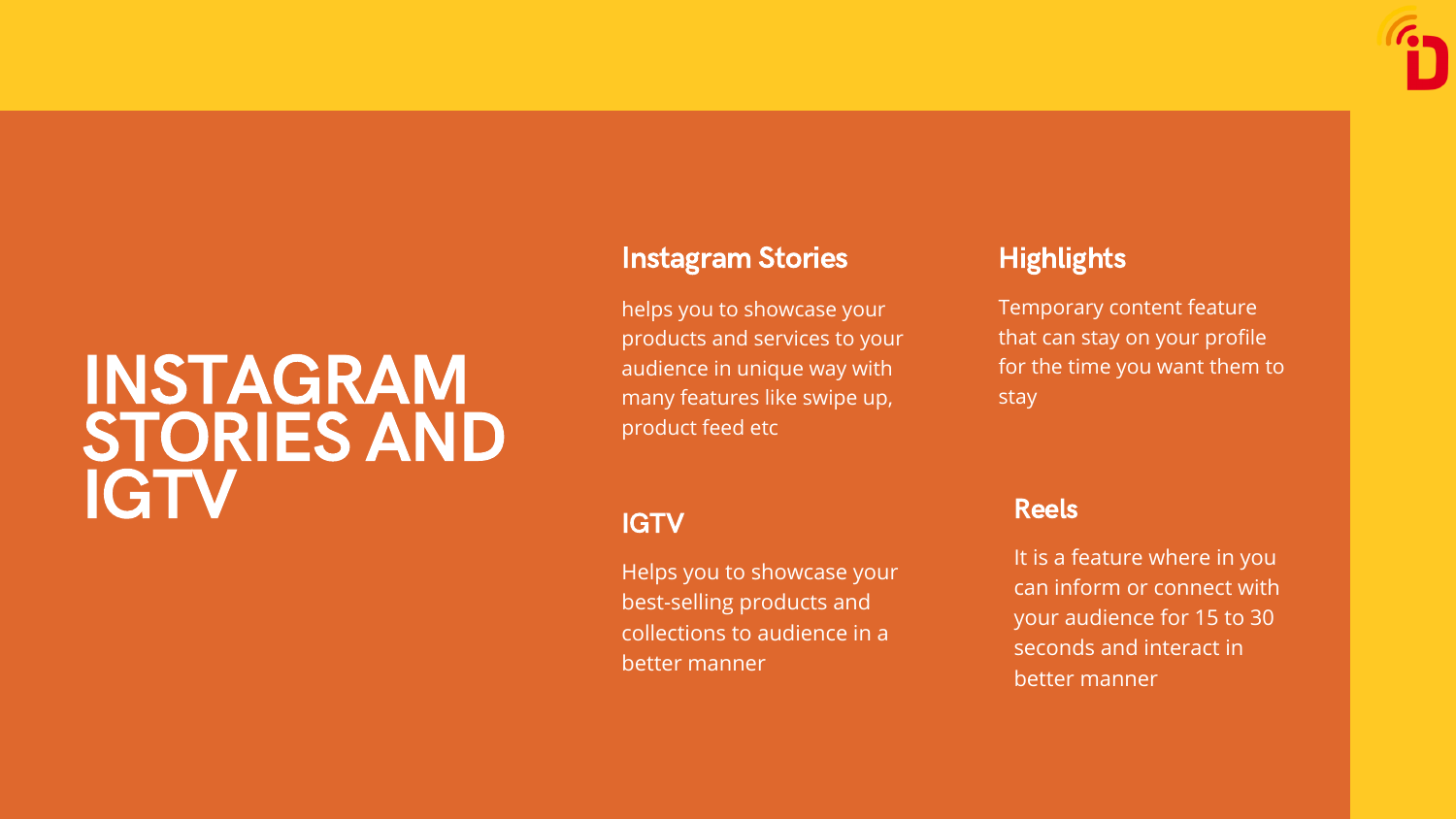# TWITTER

#### Poll s

This feature helps you to collect feedback from the audience and even connect with them and know in what favour they are



#### Ha s h t a gs

Helps to resonates with your product and start a conversation with your audience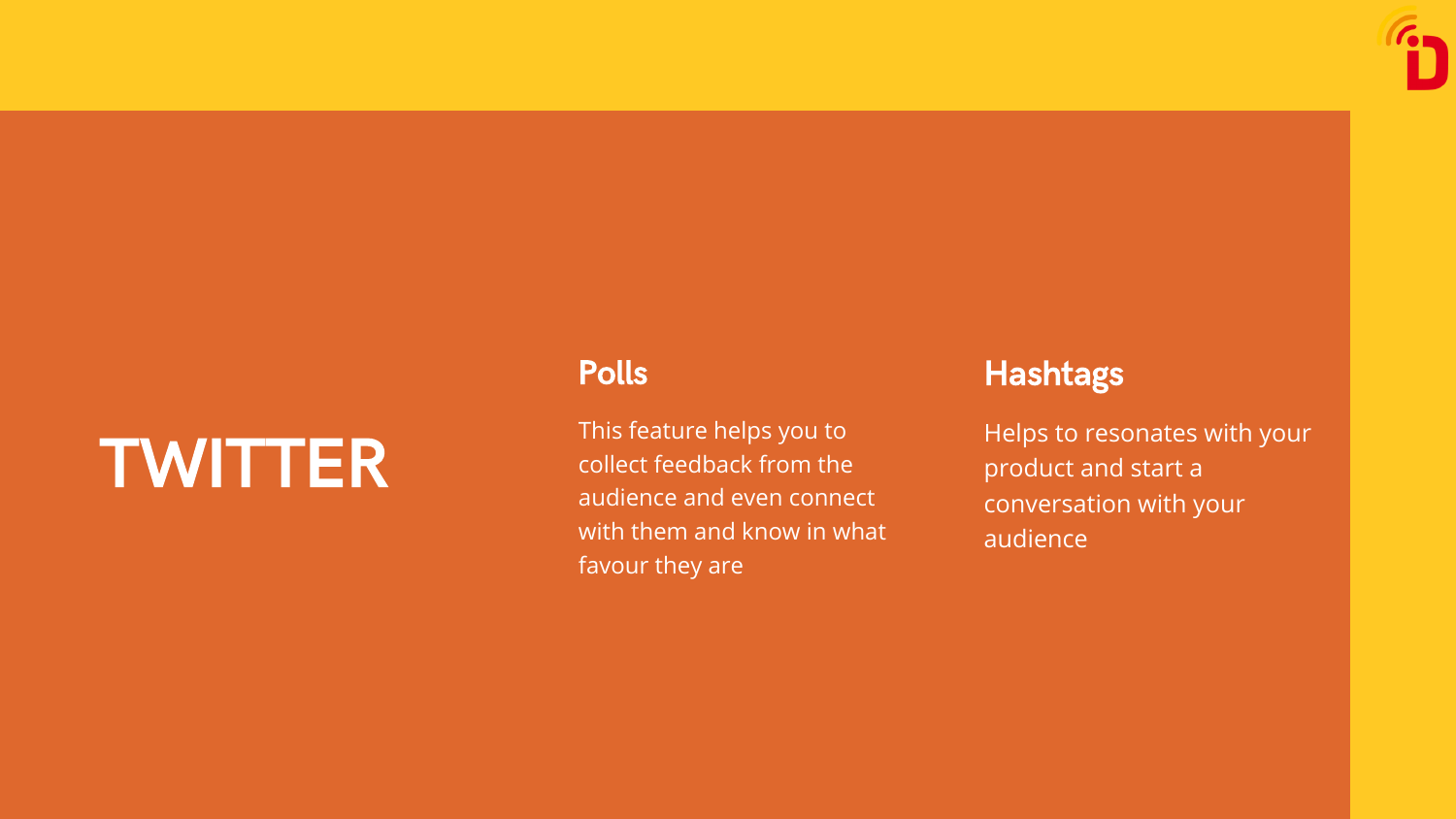# WHATSAPP BUSINESS

This feature helps you to to reply to customer queries and inquiries and subsequently simplify the shopping experience



## Free quick reply feature

Many other features like catalog links, QR codes, sticker packs, and the new safe payment service helps in better functoning of business

# Additional features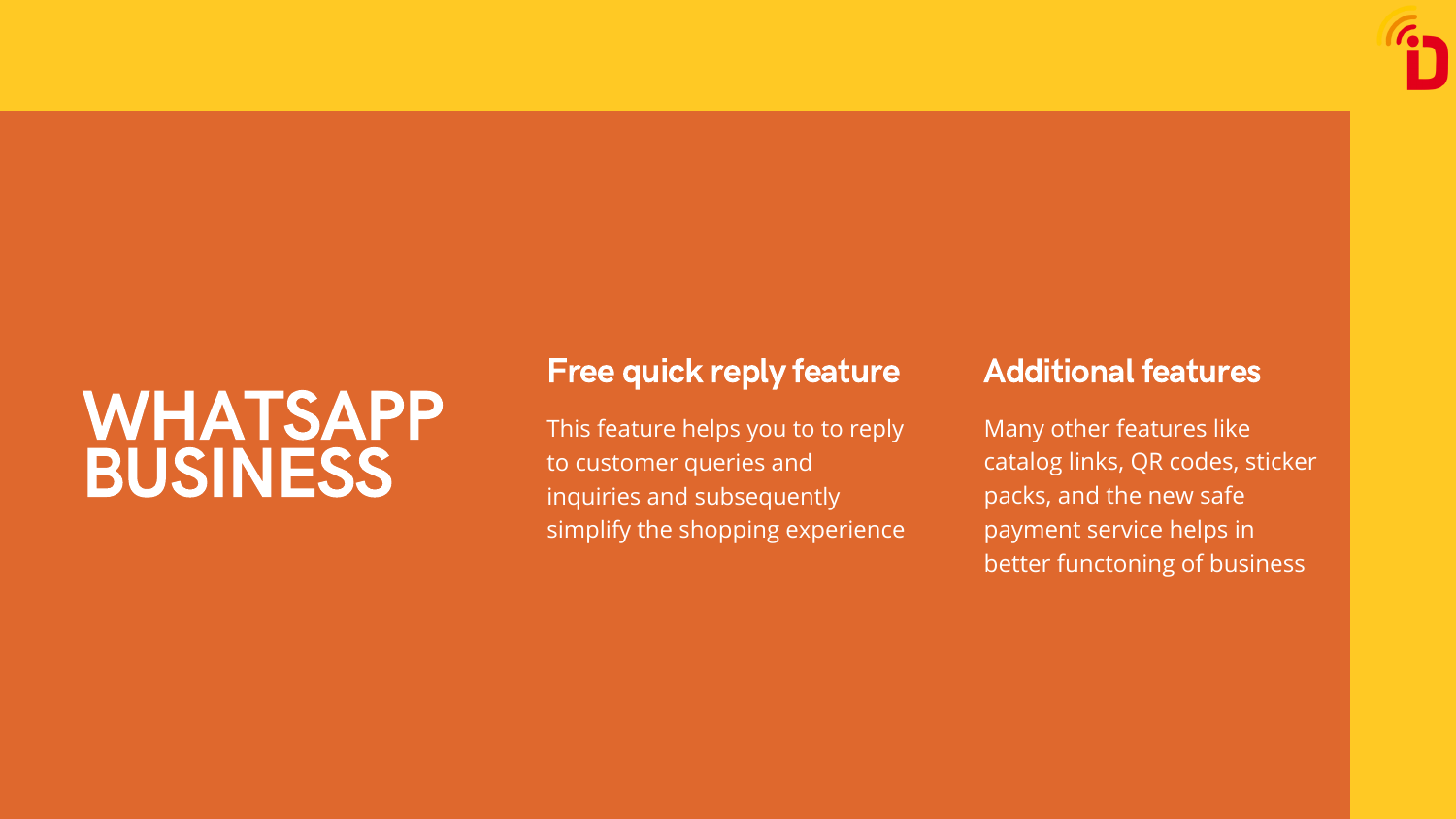# Conclusion

Utilizing the advanced digital marketing procedures, and strategies can support any business, little or enormous, grow two-folds on computerized stages. Nonetheless, the scope is huge for little and work-from-home businesses.

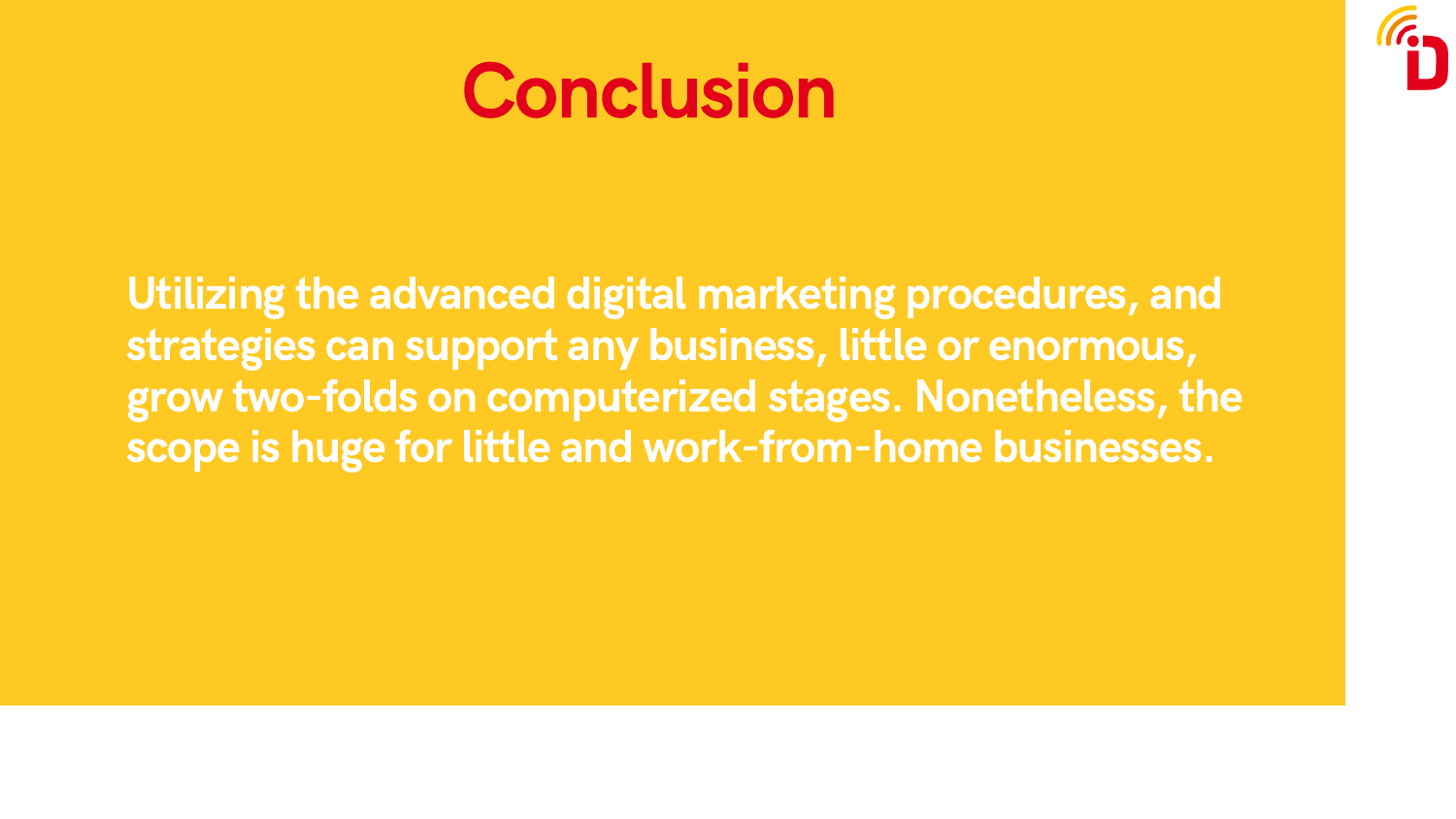# Connect us socially

## https://www.theimpulsedigital.com/





## collabs@theimpulsedigital.com